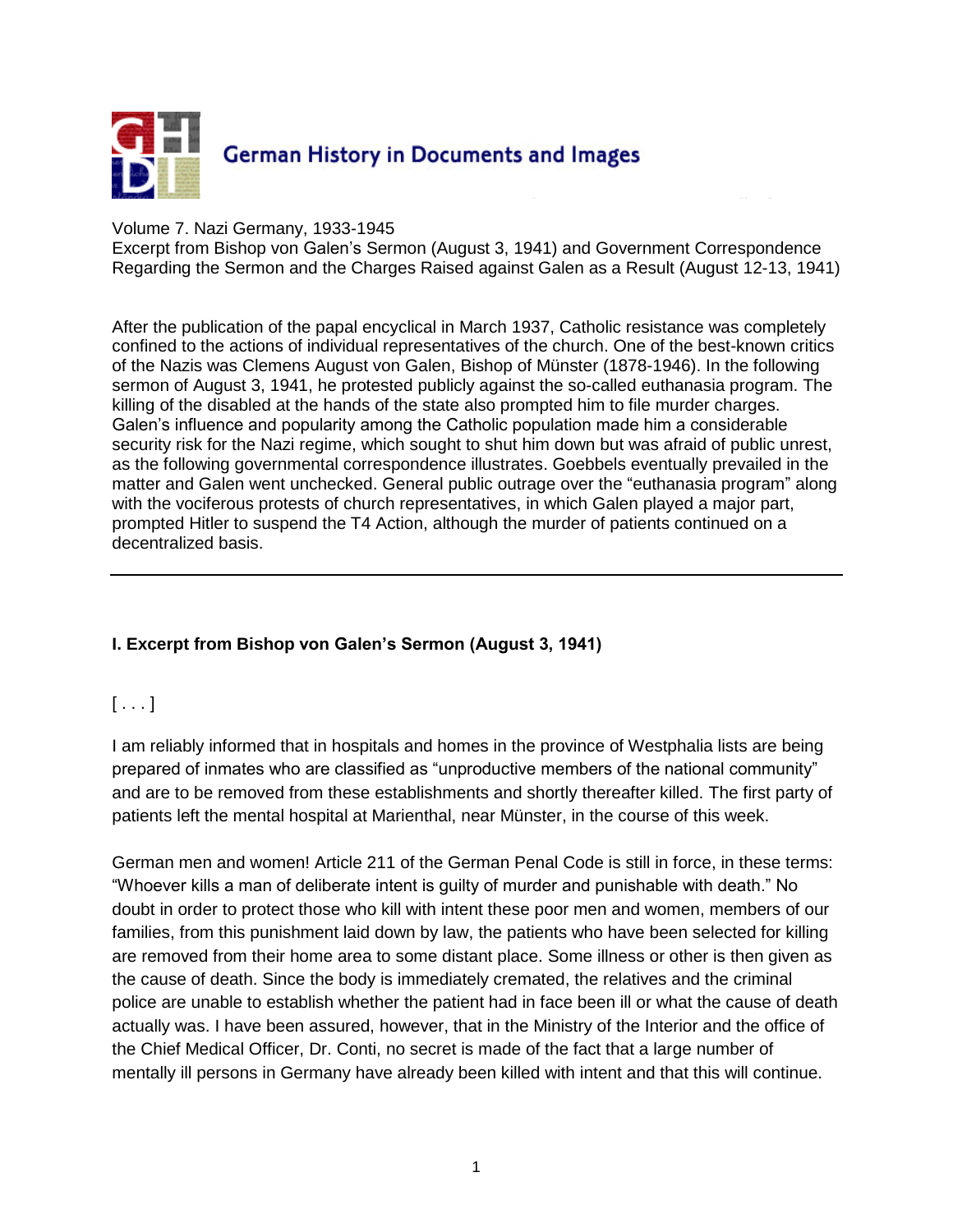Article 139 of the Penal Code provides that "anyone who has knowledge of an intention to commit a crime against the life of any person … and fails to inform the authorities or the person whose life is threatened in due time … commits a punishable offence." When I learned of the intention to remove patients from Marienthal I reported the matter on 28th July to the State Prosecutor of Münster Provincial Court and to the Münster chief of police by registered letter, in the following terms:

"According to the information I have received it is planned in the course of this week (the date has been mentioned as 31st July) to move a large number of inmates of the provincial hospital at Marienthal, classified as "unproductive members of the national community," to the mental hospital at Eichberg, where, as is generally believed to have happened in the case of patients removed from other establishments, they are to be killed with intent. Since such action is not only contrary to the divine and the natural moral law but under article 211 of the German Penal Code ranks as murder and attracts the death penalty, I hereby report the matter in accordance with my obligation under article 139 of the Penal Code and request that steps should at once be taken to protect the patients concerned by proceedings against the authorities planning their removal and murder, and that I may be informed of the action taken."

I have received no information of any action by the State Prosecutor or the police. I had already written on 26th July to the Westphalian provincial authorities, who are responsible for the running of the mental hospital and for the patients entrusted to them for care and for cure, protesting in the strongest terms. It had no effect. And I am now told that 800 patients have already been removed from the hospital at Warstein.

We must expect, therefore, that the poor defenceless patients are, sooner or later, going to be killed.  $[ \ldots ]$ 

Source of English translation: Sermon by the Bishop of Münster, Clemens August Count von Galen, on Sunday, August 3, 1941, in St. Lambert's Church, Münster; reprinted in Beth A. Griech-Polelle, *Bishop von Galen: German Catholicism and National Socialism*. New Haven: Yale University Press, 2002, pp. 189-91. Translation attributed to Saint Lamberti Church in Münster: speech printed in a pamphlet distributed by the Saint Lamberti Church. Republished here with permission by the Diocesan Archives, Münster.

Source of original German text: Bistumsarchiv Münster, Fremde Provenienzen, A 8. Schreibmaschinenabschrift. Überschrift: Niederschrift der Predigt des Bischofs von Münster, Sonntag, den 3. August 1941, in der St. Lambertikirche in Münster; reprinted in Johann Neuhäusler, *Kreuz und Hakenkreuz: Der Kampf des Nationalsozialismus gegen die katholische Kirche und der kirchliche Widerstand*. 2nd edition. Munich: Verlag Katholische Kirche Bayerns, 1946, part II, pp. 364-66.